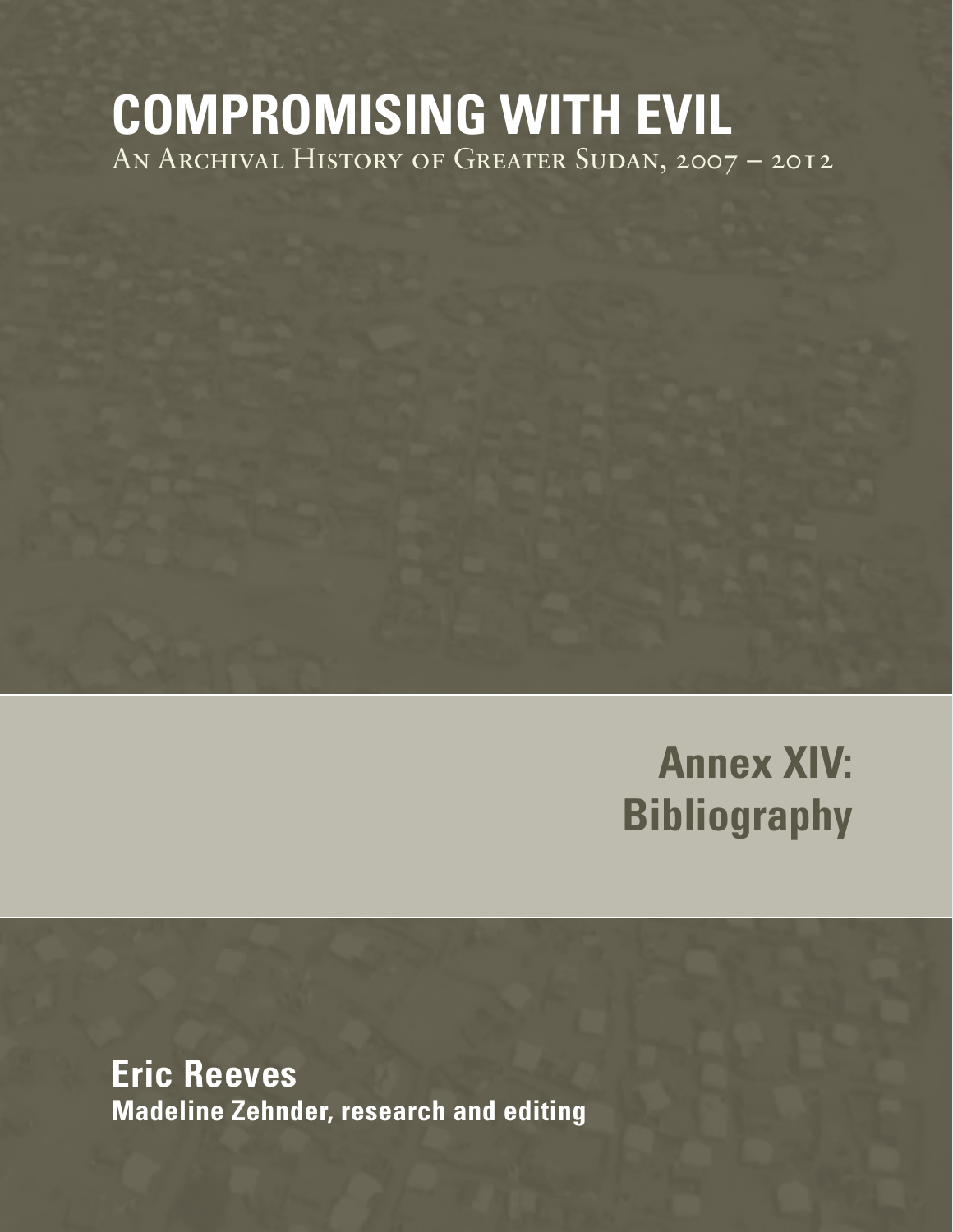## **Bibliography**

## **Part 1: Maps used for research**

- Google Earth. Sudan [map]. "Google Earth." [<http://www.google.com/earth>](http://www.google.com/earth) accessed on 20 April 2011.
- Joint Military Commission. *The Nuba Mountains, Topographic Field Map, JMC Sectors 1-3* [map]. Joint Military Commission, 2003.
- UN Humanitarian Information Center. *North Darfur Field Atlas DRAFT* [map]. Khartoum, Sudan: HIC, 2005.
- UN Humanitarian Information Center. *South Darfur Field Atlas DRAFT* [map]. Khartoum, Sudan: HIC, 2005.
- UN Humanitarian Information Center. *West Darfur Field Atlas DRAFT* [map]. Khartoum, Sudan: HIC, 2005.
- UN OCHA. *Abyei Town and Surroundings (March 2007)* [map]. UNDP 2007.
- UN OCHA. *Central Equatoria Map* [map]. OCHA 2009.
- UN OCHA. *DARFUR LOGISTICS PLANNING MAP* [map]. JLC, 2010.
- UN OCHA. *Eastern Equatoria Map* [map]. OCHA 2009.
- UN OCHA. *Jonglei State Map* [map]. OCHA 2009.
- UN OCHA. *SUDAN, DARFUR: IDP Sites and Population October 1, 2008*  [map]. UNDP 2008.
- UN OCHA. *Upper Nile State Map* [map]. OCHA 2009.
- UN OCHA. *Warrap State Map* [map]. OCHA 2009.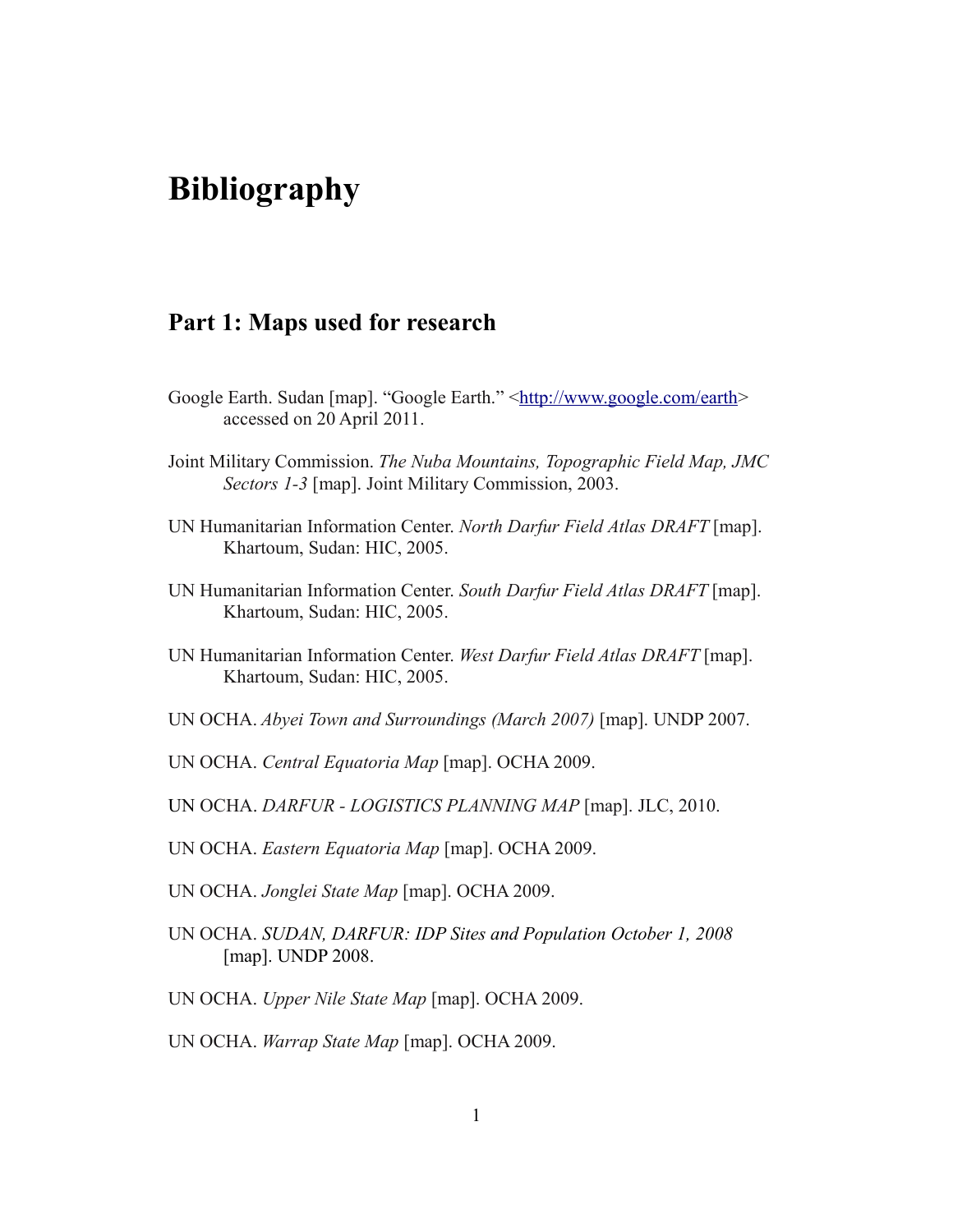UN OCHA. *Western Equatoria Map* [map]. OCHA 2009.

UNHCR. *2007 Sudan Administrative Map* [map]. UNHCR, 2007.

UNHCR. *UNHCR office coverage in Sudan* [map]. Khartoum, Sudan: UNHCR 2008.

## **Part 2: Select publications from policy, humanitarian, and human rights organizations**

- Amnesty International. *Sudan: Darfur: "Too many people killed for no reason*." 3 February 2004.
- Amnesty International. *Sudan: Darfur: Rape as a weapon of war: Sexual violence and its consequences*. 18 July 2004.
- Amnesty International. *Sudan: New photographs show further breach of UN arms embargo on Darfur*. 24 August 2007.
- Amnesty International. *South Sudan: Overshadowed Conflict: Arms supplies fuel violations in Mayom County, Unity State*. 28 June 2012
- Coalition for International Justice. *Documenting Atrocities in Darfur*. September 2004.
- Coalition for International Justice. *Chronology of Reporting on Events Concerning the Conflict in Darfur, Sudan*. February 2006.

Darfurian Voices. *Views on Issues of Peace, Justice, and Reconciliation*. July 2010

- Human Rights Watch. *Sudan, Oil, and Human Rights*. 24 November 2003.
- Human Rights Watch. *Darfur in Flames: Atrocities in Western Sudan*. 2 April 2004.

Human Rights Watch. *Darfur Destroyed*. May 6, 2004.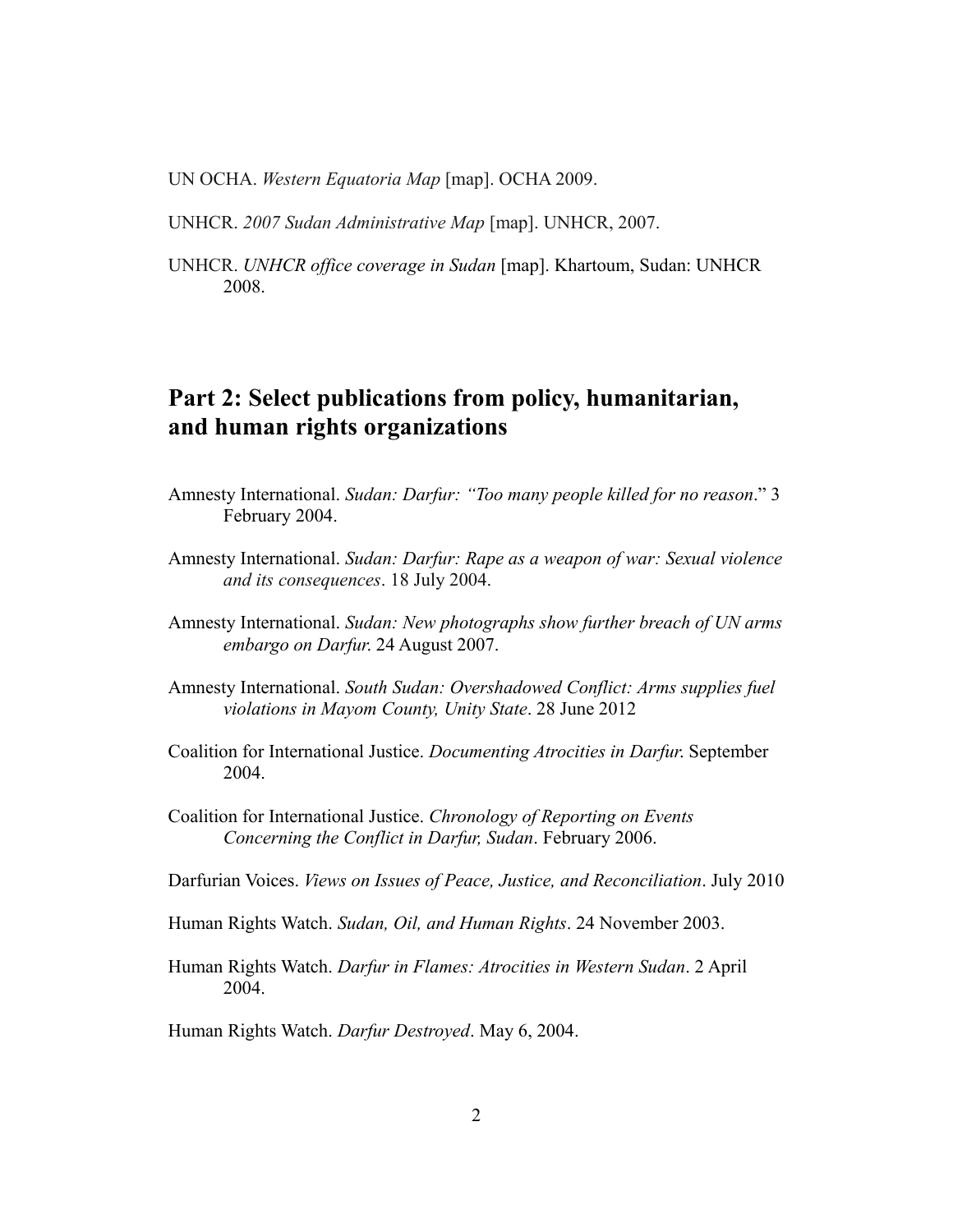- Human Rights Watch. *Empty Promises? Continuing Abuses in Darfur, Sudan*. 11 August 2004.
- Human Rights Watch. "*If We Return, We Will Be Killed": Consolidation of Ethnic Cleansing in Darfur, Sudan*. 14 November 2004.
- Human Rights Watch. *Entrenching Impunity: Government Responsibility for International Crimes in Darfur*. 8 December 2005.
- Human Rights Watch. *Darfur Bleeds: Recent Cross-Border Violence in Chad*. 21 February 2006.
- Human Rights Watch. *Chad: "They Came Here to Kill Us."* 8 January 2007.
- Human Rights Watch. *UN: Strengthen Civilian Protection in Darfur*. 19 July 2010.
- Human Rights Watch. *Sudan: Halt Wave of Attacks on Civilians in Darfur*. 11 November 2010.
- International Crisis Group. *Sudan: Ending Starvation as a Weapon of War*. 14 November 2002.
- International Crisis Group. *Sudan's other wars*. 25 June 2003.
- International Crisis Group. *Sudan Endgame.* 7 July 2003.
- International Crisis Group. *Darfur Rising: Sudan's New Crisis*. 25 March 2004.
- International Crisis Group. *Sudan: Now or Never in Darfur*. 23 May 2004.
- International Crisis Group. *A strategy for Comprehensive Peace in Sudan.* 26 July 2007.
- International Crisis Group. *Sudan: Divisions in the Ruling Party* 4 May 2011.
- Physicians for Human Rights: *Darfur: Assault on Survival, A Call for Security, Justice, and Restitution*. January 2006.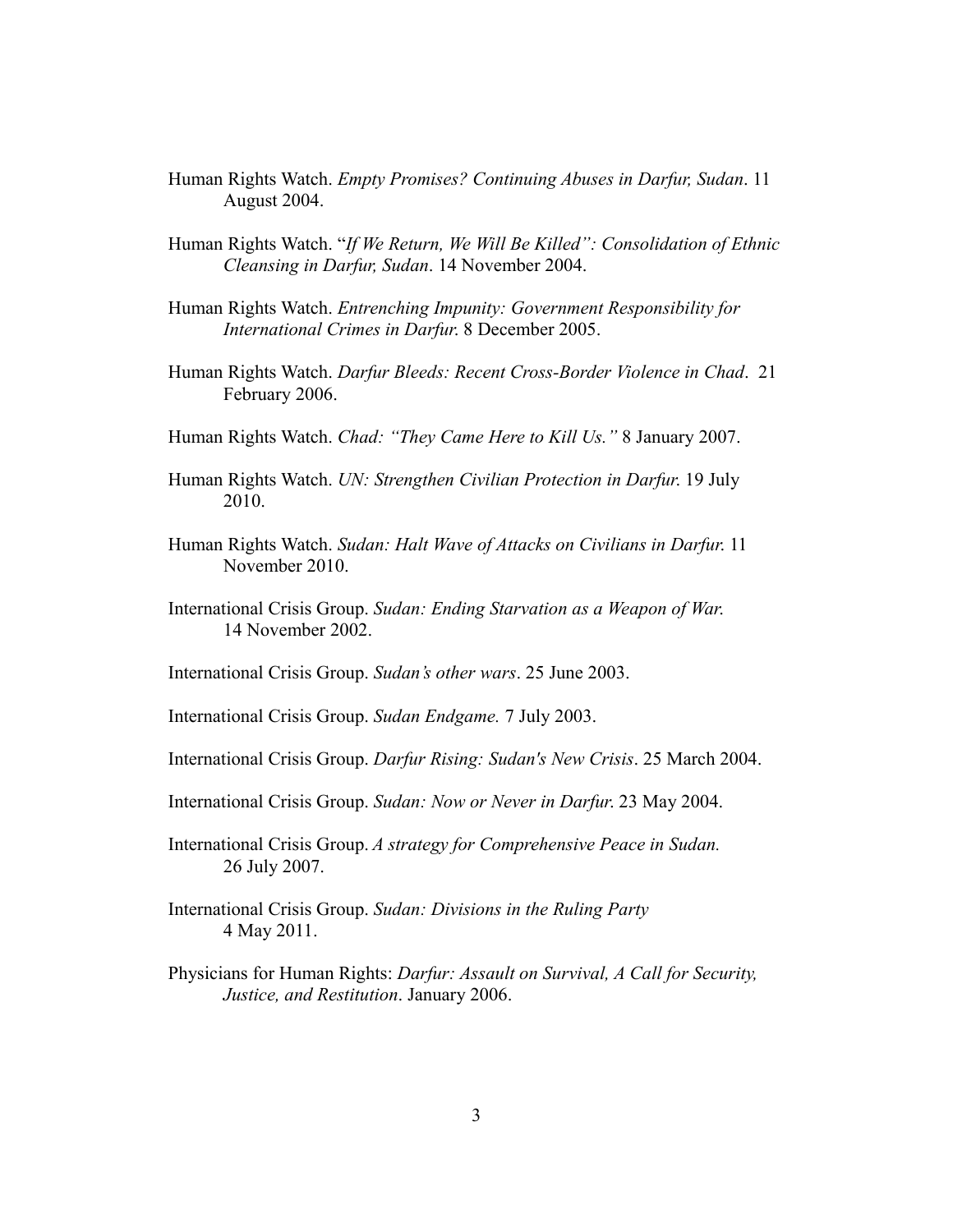- Physicians for Human Rights. *UNAMID Deployment on the Brink: The Road to Security in Darfur Blocked by Government Obstructions*. December 2007 (Joint NGO Report).
- Physicians for Human Rights. *Nowhere to Turn: Failure to Protect, Support and Assure Justice for Darfuri Women*. May 2009.
- Rift Valley Institute (Justin Willis). *Elections in Sudan: Between a rock and a hard place*. October 2009.
- Rift Valley Institute (Douglas H. Johnson). *The Road Back from Abyei*. 14 January 2011
- Rift Valley Institute (Aly Verjee). *Disputed Votes, Deficient Observation The 2011 election in South Kordofan, Sudan*. August 2011.
- [Small Arms Survey:](http://www.smallarmssurveysudan.org/facts-figures.php) Continuous series of authoritative short reports on arms flows, arms holdings, armed movements, conditions of the ground (including Abyei), and Disarmament, Demobilization, and Reintegration in Sudan.
- UN International Commission of Inquiry on Darfur. *Report of the International Commission of Inquiry on Darfur*. 25 January 2005.

## **Part 3: Bibliography of Data Sources and maps for "They Bombed Everything that Moved":**

#### **Data Sources:**

- African Union Commission. *Commission Ceasefire Violation Report on Alleged GoS/Janjaweed Attack on Adwah Village on 30 November 2004*. 31 December 2004.
- African Union Commission. *Report of the Chairperson of the Commission and the Secretary-General of the United Nations on the Hybrid operation in Darfur*. 22 June 2007. PSC/PR/2 (LXXIX).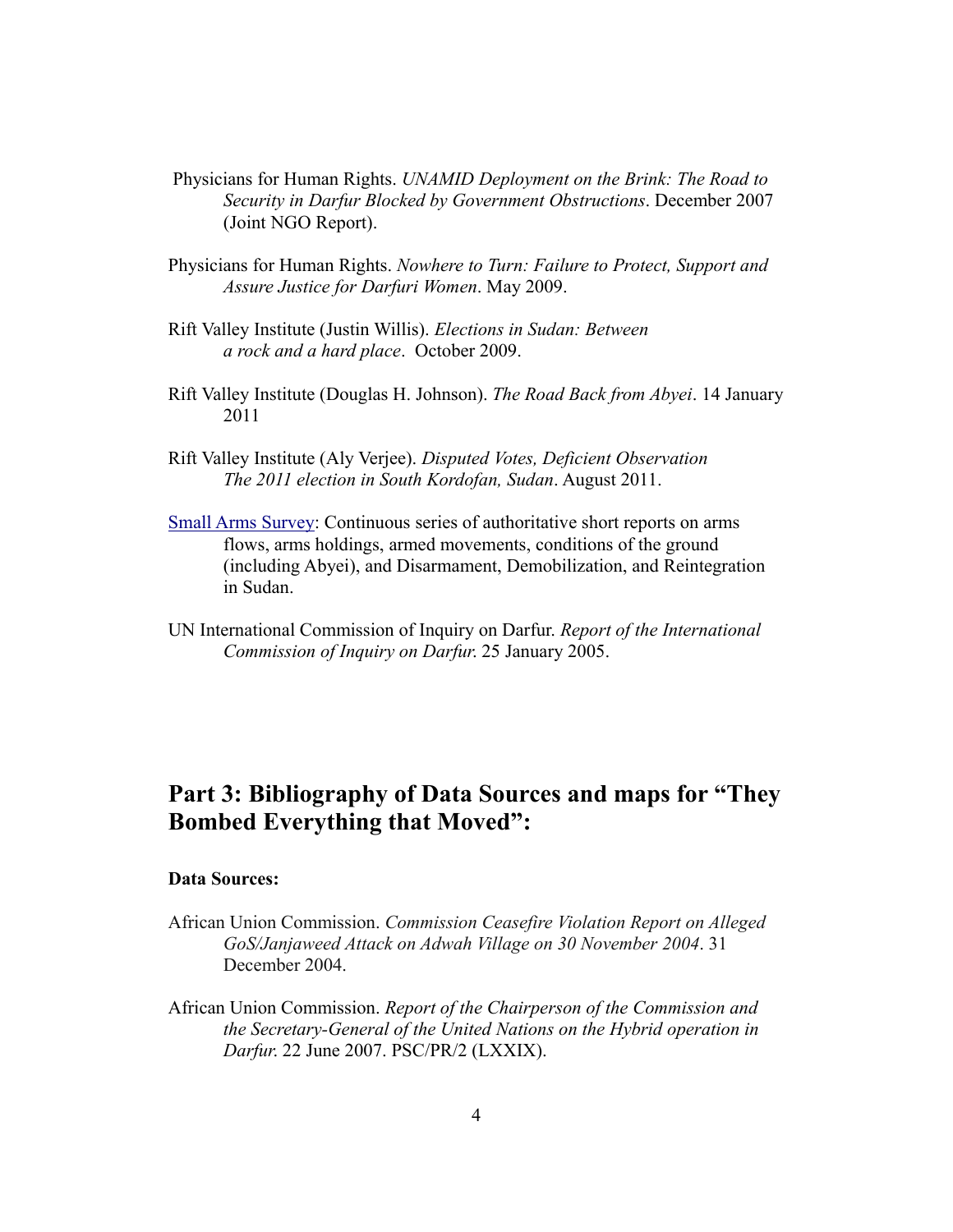- African Union Peace and Security Council. *Report of the Chairperson of the Commission on the Situation in Darfur, the Sudan*. 20 October 2004. PSC/PR/2(XVII.African Union Commission. *Report of the Ceasefire Commission on the Situation in Darfur Conflict at the Joint Commission Meeting Held in N'Djamena, Tchad*. 4 October 2004.
- Amnesty International. *Sudan: Darfur: "Too many people killed for no reason*." 3 February 2004.
- Amnesty International. *Sudan: Darfur: Rape as a weapon of war: Sexual violence and its consequences*. 18 July 2004.
- Amnesty International. *Sudan: New photographs show further breach of UN arms embargo on Darfur*. 24 August 2007.
- Coalition for International Justice. *Documenting Atrocities in Darfur*. September 2004.
- Coalition for International Justice. *Chronology of Reporting on Events Concerning the Conflict in Darfur, Sudan*. February 2006.
- Council of the European Union. *Outcome of Proceedings*. 22 January 2007. 5545/07.
- Human Rights Watch. *Sudan, Oil, and Human Rights*. 24 November 2003.
- Human Rights Watch. *Darfur in Flames: Atrocities in Western Sudan*. 2 April 2004.
- Human Rights Watch. *Darfur Destroyed*. May 6 2004.
- Human Rights Watch. *Empty Promises? Continuing Abuses in Darfur, Sudan*. 11 August 2004.
- Human Rights Watch. *"If We Return, We Will Be Killed": Consolidation of Ethnic Cleansing in Darfur, Sudan*. 14 November 2004.
- Human Rights Watch. *Entrenching Impunity: Government Responsibility for International Crimes in Darfur*. 8 December 2005.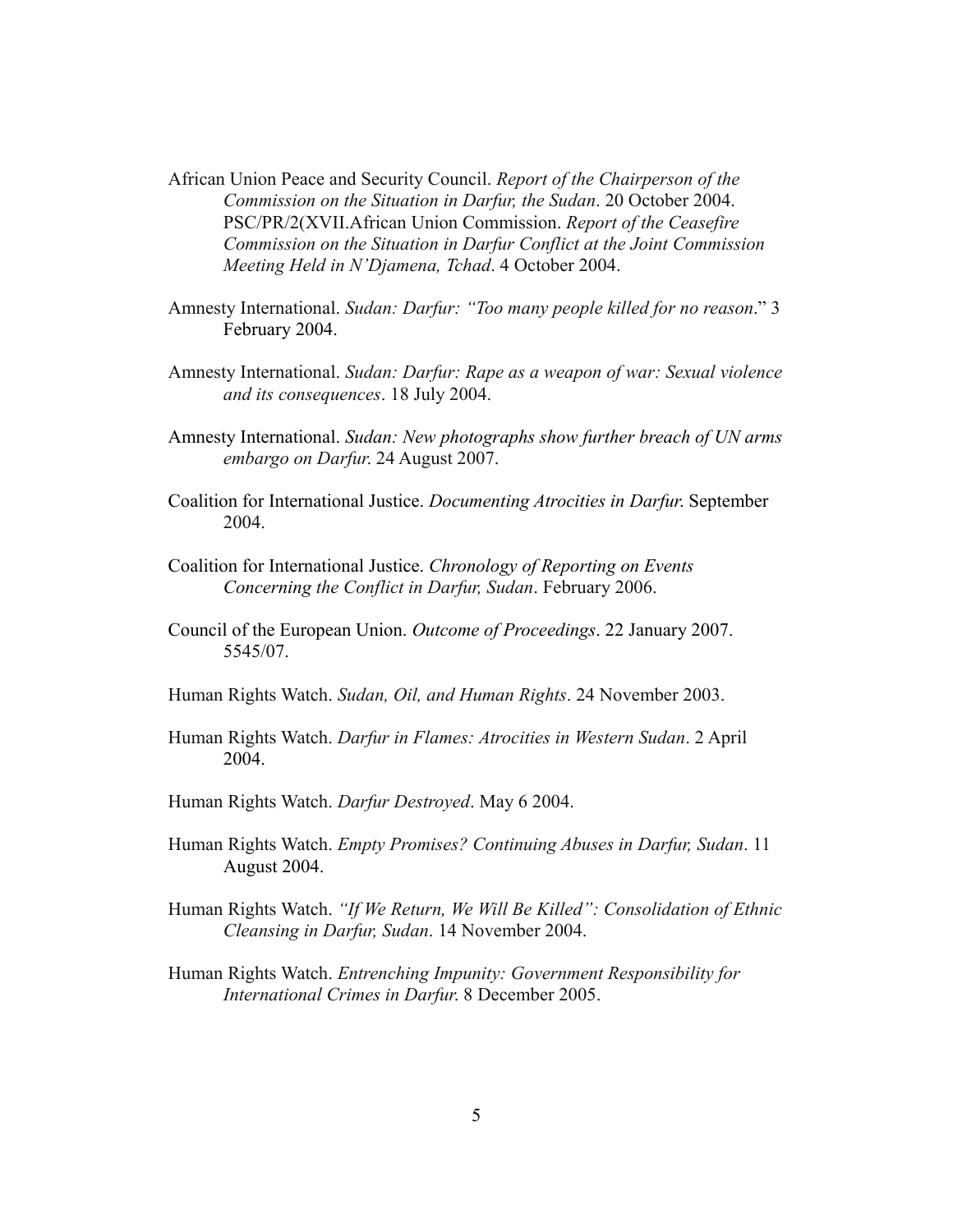Human Rights Watch. *Darfur Bleeds: Recent Cross-Border Violence in Chad*. 21 February 2006.

Human Rights Watch. *"They Came Here to Kill Us."* 8 January 2007.

- Human Rights Watch. *UN: Strengthen Civilian Protection in Darfur*. 19 July 2010.
- Human Rights Watch. *Sudan: Halt Wave of Attacks on Civilians in Darfur*. 11 November 2010.
- International Crisis Group. *Sudan's other wars*. 25 June 2003.
- Médecins Sans Frontières. *Living under aerial bombardments: Report of an investigation in the Province of Equatoria, Southern Sudan*. February 2000.

Physicians for Human Rights. *Darfur: Assault on Survival*. January 2006.

Reeves, Eric. "A UN Seat for Genocide," *The Washington Post.* August 15, 2000.

- UN. *Final report of the Panel of Experts submitted in accordance with paragraph 2 of Security Council resolution 1841 (2008)*. 29 October 2009. S/2009/562.
- UN. *Monthly report of the Secretary-General on Darfur*. 26 September 2006. S/2006/764.
- UN. *Monthly report of the Secretary-General on Darfur*. 8 November 2006. S/2006/870.
- UN. *Monthly report of the Secretary-General on Darfur*. 28 December 2006. S/2006/1041.
- UN. *Monthly report of the Secretary-General on Darfur*. 23 February 2007. S/2007/104.
- UN. *Report of the International Commission of Inquiry on Darfur to the Secretary-General*. 1 February 2005. S/2005/60.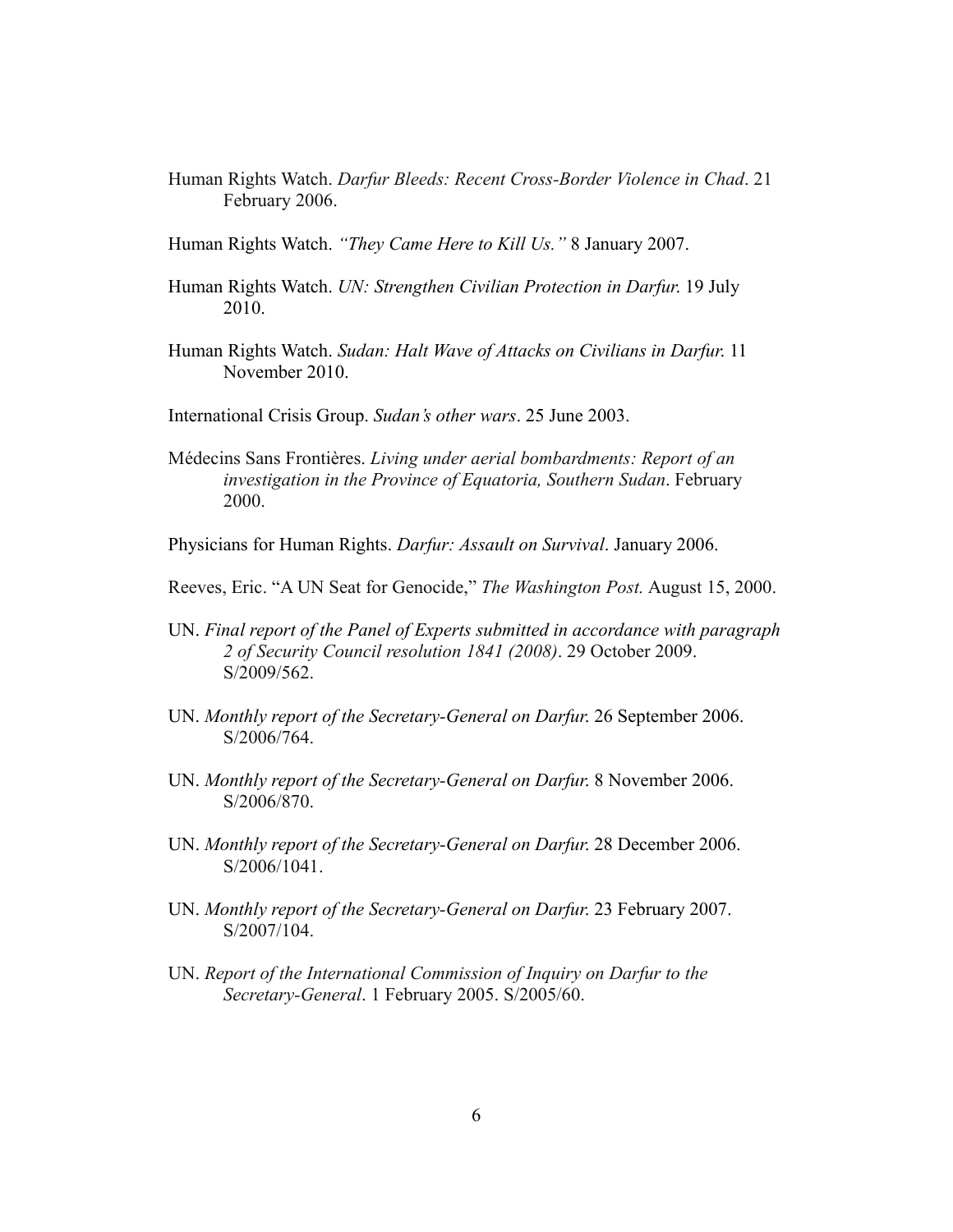- UN. *Report of the Panel of Experts established pursuant to resolution 1591 (2005) concerning the Sudan prepared in accordance with paragraph 2 of resolution 1665 (2006)*. 3 October 2006. S/2006/795.
- UN. *Report of the Secretary-General on the Sudan pursuant to paragraphs 6, 13 and 16 of Security Council resolution 1556 (2004), paragraph 15 of Security Council resolution 1564 (2004), and paragraph 17 of Security Council resolution 1574 (2004),* 3 December 2004. S/2004/947.
- UN. *Report of the Secretary-General on the deployment of the African Union-United Nations Hybrid Operation in Darfur*. 8 November 2006. S/2007/517.
- UN. *Report of the Secretary-General on Darfur*. 27 July 2007. S/2007/462.
- UN. *Report of the Secretary-General on children and armed conflict in the Sudan*. 29 August 2007. S/2007/520.
- UN. *Report of the Secretary-General on the deployment of the African Union-United Nations Hybrid Operation in Darfur*. 24 December 2007. S/2007/759.
- UN. *Report of the Secretary-General on the deployment of the African Union-United Nations Hybrid Operation in Darfur*. 9 May 2008. S/2008/304.
- UN. *Report of the Secretary-General on the deployment of the African Union-United Nations Hybrid Operation in Darfur*. 25 March 2008. S/2008/196.
- UN. *Report of the Secretary-General on the deployment of the African Union-United Nations Hybrid Operation in Darfur*. 18 August 2008. S/2008/558.
- UN. *Report of the Secretary-General on the deployment of the African Union-United Nations Hybrid Operation in Darfur*. 17 October 2008. S/2008/659.
- UN. *Report of the Secretary-General on the deployment of the African Union-United Nations Hybrid Operation in Darfur*. 12 December 2008. S/2008/781.
- UN. *Report of the Secretary-General on children and armed conflict in the Sudan*. 10 February 2009. S/2009/84.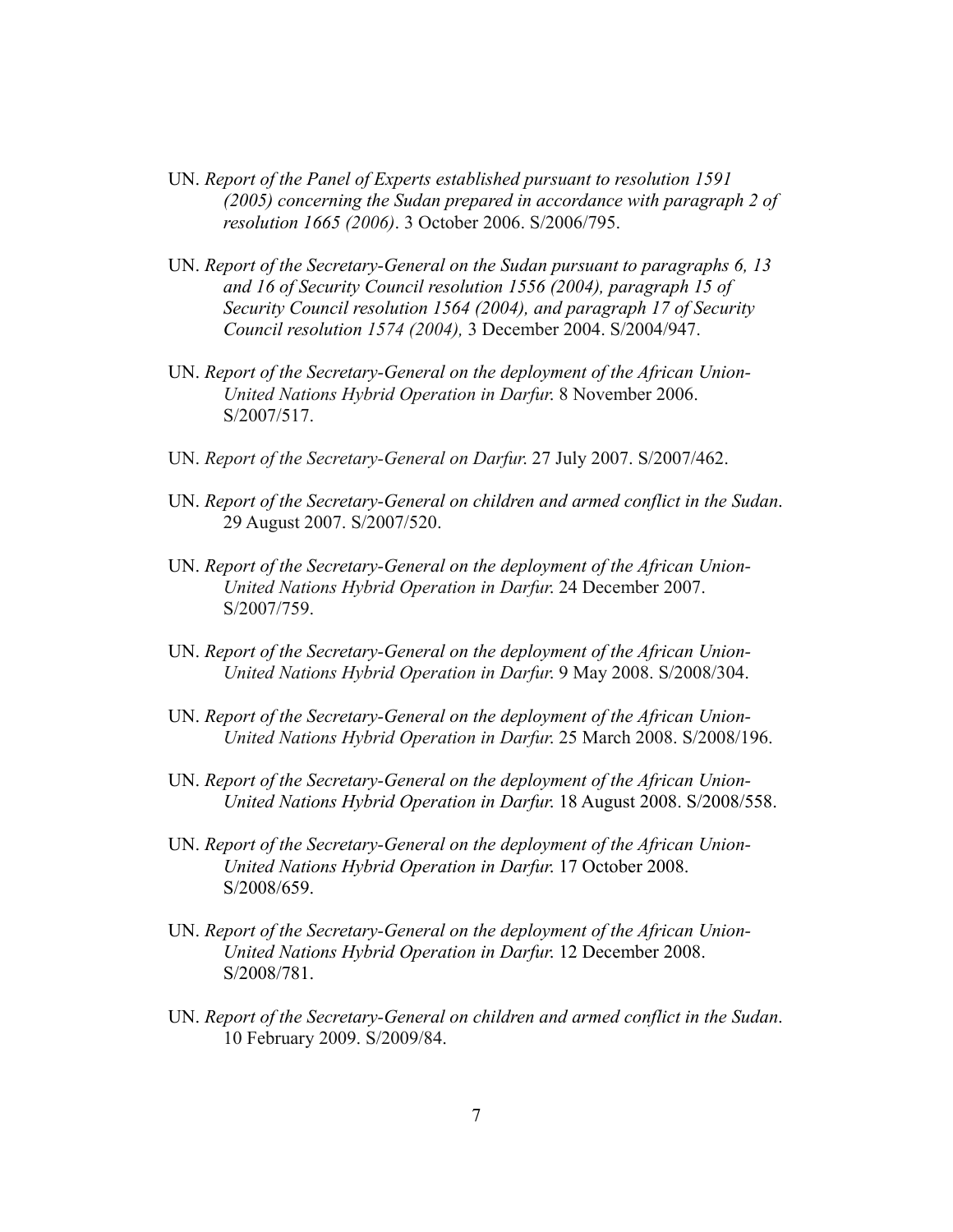- UN. *Report of the Secretary-General on the deployment of the African Union-United Nations Hybrid Operation in Darfur*. 10 February 2009. S/2009/83.
- UN. *Report of the Secretary-General on the deployment of the African Union-United Nations Hybrid Operation in Darfur*. 14 April 2009. S/2009/201.
- UN. *Report of the Secretary-General on the deployment of the African Union-United Nations Hybrid Operation in Darfur*. 16 November 2009. S/2009/592.
- UN. *Report of the Secretary-General on the deployment of the African Union-United Nations Hybrid Operation in Darfur*. 28 April 2010. S/2010/213.
- UN. *Report of the Secretary-General on the deployment of the African Union-United Nations Hybrid Operation in Darfur*. 14 July 2010. S/2010/382.
- UN. *Report of the Secretary-General on the Sudan*. 31 December 2010. S/2010/681.
- UN. *Report of the Secretary-General on the deployment of the African Union-United Nations Hybrid Operation in Darfur*. 18 January 2011. S/2011/22.
- UN. *Report of the Special Rapporteur on the situation of human rights in Sudan*. 18 November 1993. A/48/601.
- UN. *Report of the Special Rapporteur on the situation of human rights in the Sudan*. 1 February 1994. E/CN.4/1994/48.
- UN. *Report of the Special Rapporteur on the situation of human rights in Sudan*. 14 October 1999. A/54/467.
- UN. *Report of the Special Rapporteur on the situation of human rights in Sudan*. 16 October 1995. A/50/569.
- UN. *Report of the Special Rapporteur on the situation of human rights in Sudan*. 19 October 1994. A/49/539.
- UN. *Report of the Special Rapporteur on the situation of human rights in Sudan*. 20 February 1996. E/CN.4/1996/6.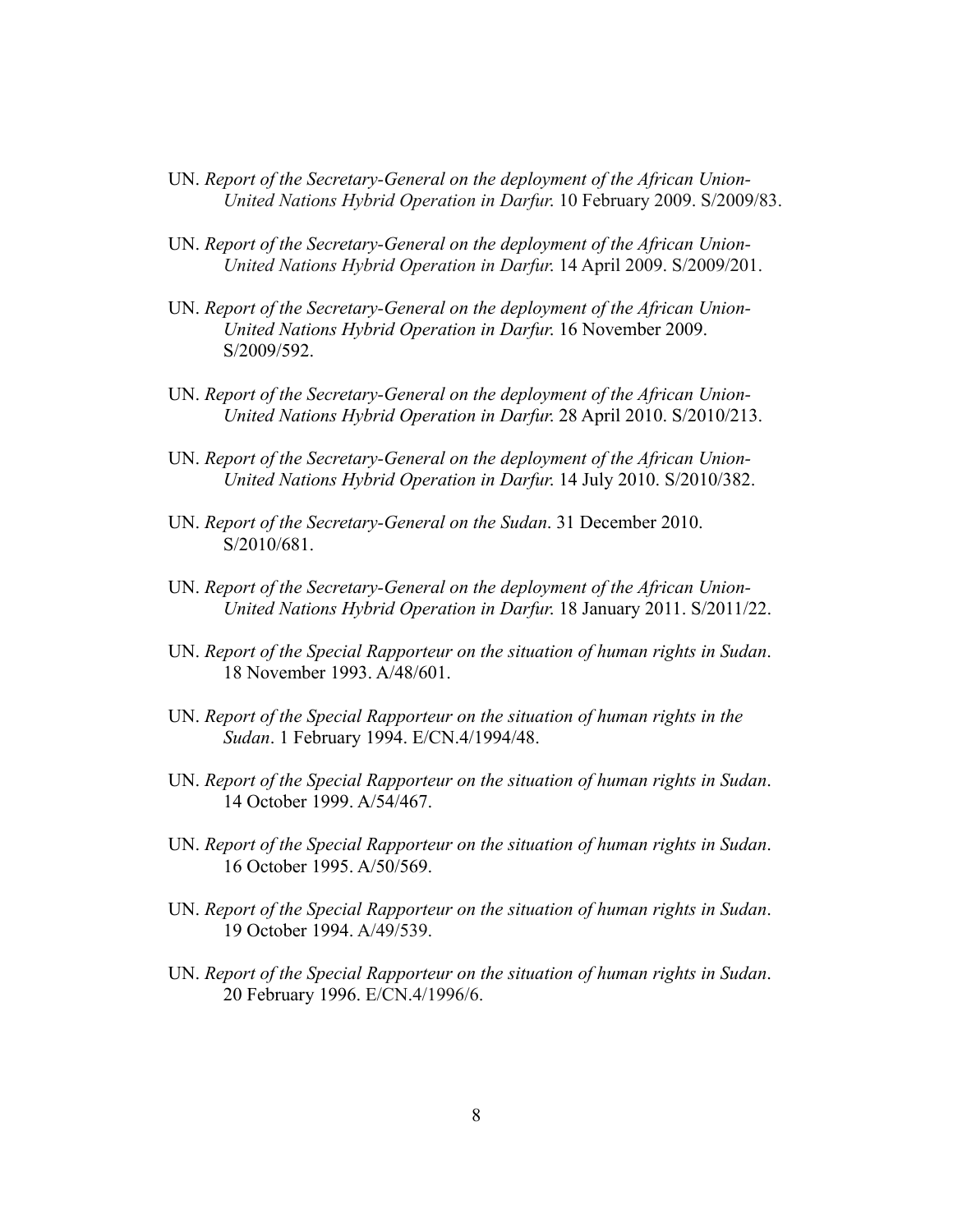- UN. *Report of the Special Rapporteur on the situation of human rights in the Sudan*. 3 February 1997. E/CN.4/1997/58.
- UN. *Report of the Special Rapporteur on the situation of human rights in Sudan*. 17 May 1999. E/CN.4/1999/38 and E/CN.4/1999/38/Add.1.
- UN. *Report of the Special Rapporteur on the situation of human rights in Sudan*. 19 April 2000. E/CN.4/2000/3.
- UN. Report *of the Special Rapporteur on the situation of human rights in Sudan*. 11 September 2000. A/55/374.
- UN. *Report of the Special Rapporteur on the situation of human rights in Sudan*. 7 September 2001. A/56/366.
- UN. *Report of the Special Rapporteur on the situation of human rights in Sudan*. 23 January 2002. E/CN.4/2002/46.
- UN. *Report of the Special Rapporteur on the situation of human rights in Sudan*. 20 September 2006. A/61/469.
- UN. *Report of the Special Rapporteur on the situation of human rights in Sudan*. 3 March 2008. A/HRC/7/22.
- UN. *Situation of human rights in the Sudan Interim report of the Special Rapporteur*. 20 August 2002. A/57/326.
- UNAMID. *Darfur / UNAMID Daily Media Brief*. 21 February 2011.
- UNAMID. *Darfur / UNAMID Daily Media Brief*. 2 March 2011.
- UNAMID. *Darfur / UNAMID Daily Media Brief*. 7 March 2011.
- UN Human Rights Council. *Final report on the situation of human rights in Darfur prepared by the United Nations Experts Group on Darfur*. 28 November 2007.
- UN Human Rights Council. *Report of the Special Rapporteur on the situation of human rights in Sudan*. 2 September 2008. A/HRC/9/13/Add.1.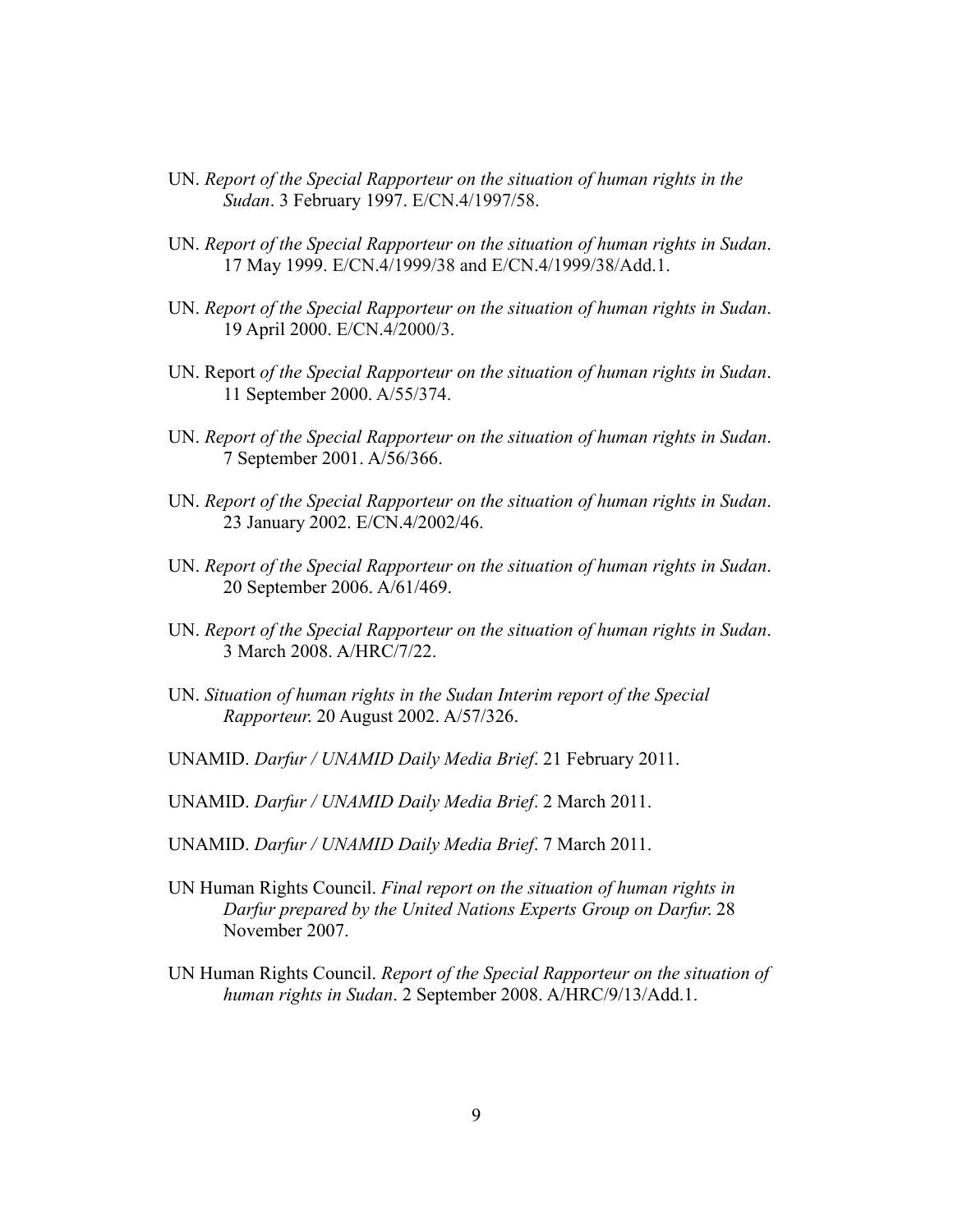- UN Human Rights Council. *Report on the status of implementation of recommendations compiled by the Group of Experts mandated by the Human Rights Council*. June 2009. A/HRC/11/14/Add.1.
- UN Human Rights Council. *Report of the Special Rapporteur on the situation of human rights in the Sudan, Ms. Sima Samar*. June 2009. A/HRC/11/1.
- UN Human Rights Council. *Update on the report of the independent expert on the situation of human rights in the Sudan, Mohammed Chande Othman*. 2 September 2010. A/HRC/15/57.
- UN International Commission of Inquiry on Darfur. *Report of the International Commission of Inquiry on Darfur*. 25 January 2005.
- Waging Peace. *Bombing Darfur: How the Sudanese government continues to bomb its civilians*. 24 March 2007.

## **Part 4: Books bearing on the recent political history of Sudan**

- Bashir, Halima. *Tears of the Desert. A Memoir of Survival in Darfur*. New York: Ballatine Books, 2008.
- Burr, J. Millard and Robert O. Collins. *Darfur: The Long Road to Disaster*. Princeton: Markus Wiener Publishers, 2006.
- Cockett, Richard. *Sudan: Darfur and the Failure of an African State*. NewHaven: Yale University Press, 2010.
- Coughlan, Nicholas. *Far in the Waste Sudan*. McGill: Queen's University Press, 2005.
- Dallaire, Roméo. *Shake Hands with the Devil: The Failure of Humanity in Rwanda*. Toronto: Random House Canada, 2003.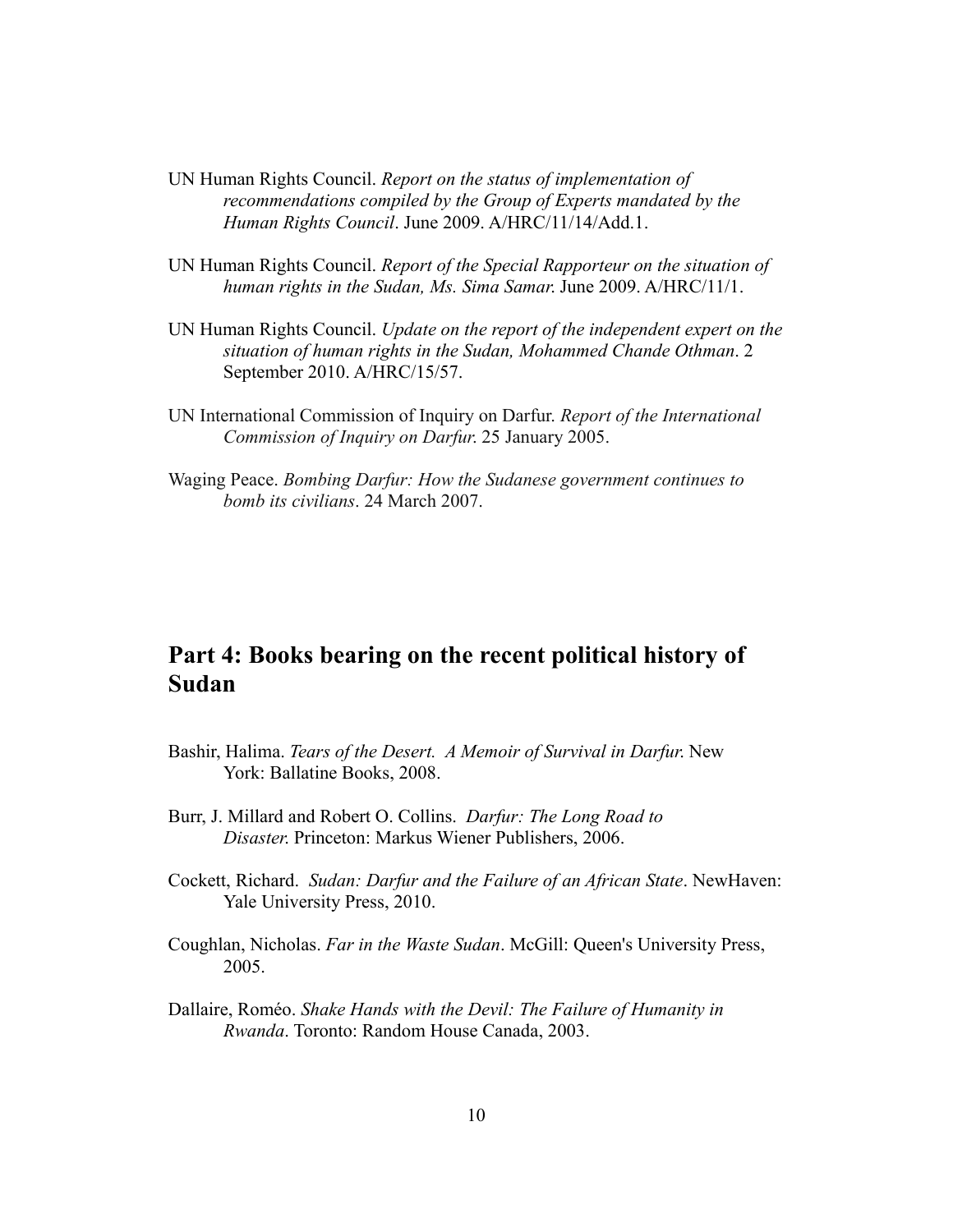- Daly, M.W., *Darfur's Sorrow: A History of Destruction and Genocide*.Cambridge: Cambridge University Press, 2007.
- De Waal, Alex (ed.), *War in Darfur and the Search for Peace*. Cambridge, MA:Global Equity Initiative, 2007.
- De Waal, Alex. *Famine That Kills: Darfur, Sudan* (revised edition). Oxford:Oxford University Press, 2005.
- Deng, Alephonsion. *They Poured Fire on Us From the Sky: the true story of three lost boys from Sudan.* New York: Public Affairs, 2005.
- Deng, Francis. *War of Visions: Conflict of Identities in the Sudan*. Washington,DC: The Brookings Institution, 1995.
- Evans, Gareth. *The Responsibility to Protect: Ending Mass Atrocity Crimes Once and for All*. Washington, DC: The Brookings Institution, 2008.
- Flint Julie and Alex de Waal. *Darfur: A New History of a Long War*. London: Zed, 2008.
- Flint, Julia and Alex de Waal. *Darfur: A Short History of a Long War*. London: Zed, 2005.
- Hutchinson, Sharon. *Nuer Dilemmas: Coping with Money, War, and the State*. Berkeley: University of California Press, 1996.
- Johnson, Douglas. *The Root Causes of Sudan's Civil Wars*. Bloomington: Indiana University Press, 2003.
- Johnson, Douglas. *When Borders Become Boundaries*. Nairobi: Rift Valley Institute, 2010.
- Johnson, Hilda F. *Waging Peace in Sudan*. Eastbourne, UK: Sussex Academic Press, 2011.
- Jok, Jok Madut. *Sudan: Race, Religion, and Violence*. Oxford: One World Publications, 2007.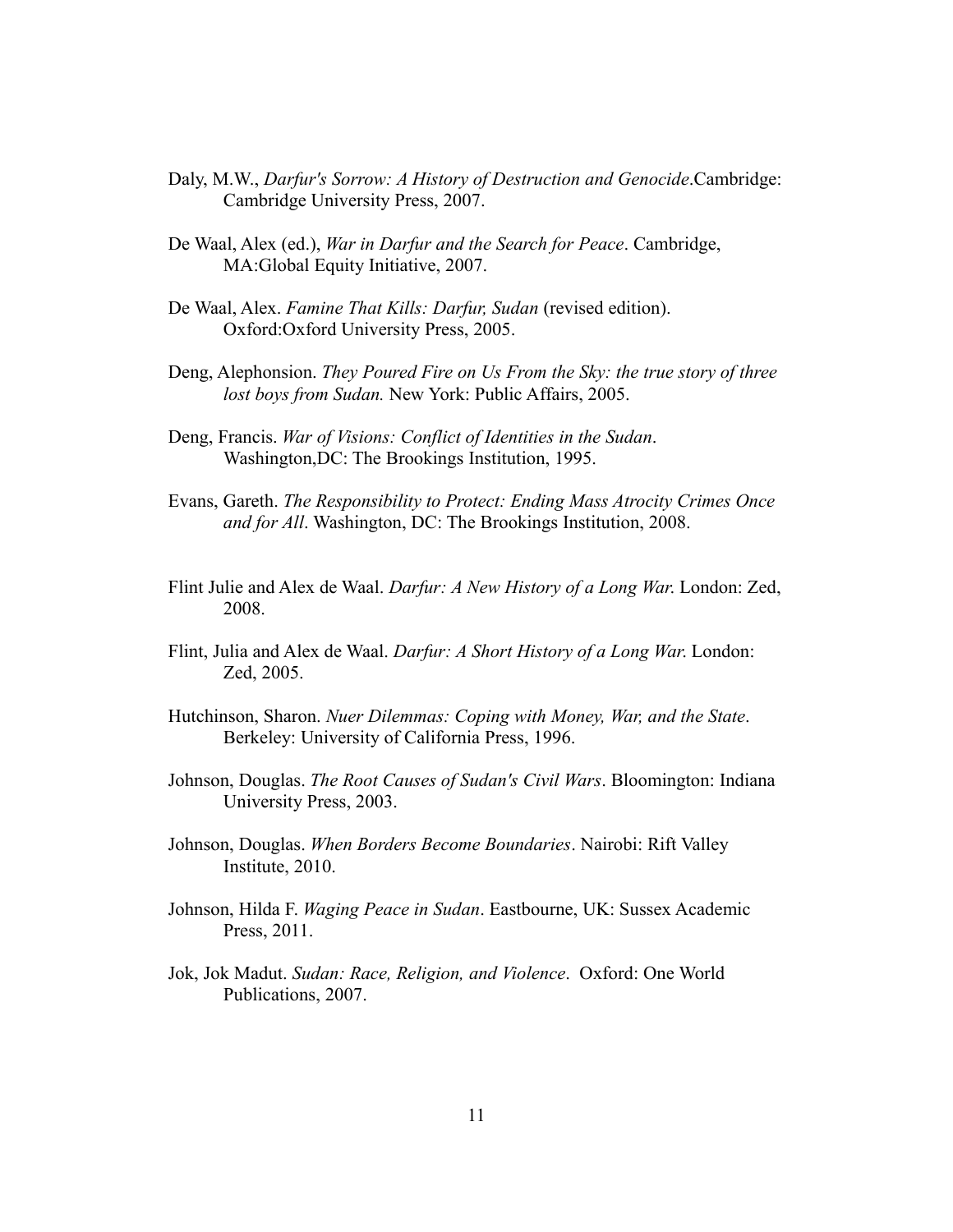- Lesch, Ann Mosely. *Sudan: Contested National Identities.* Bloomington: Indiana University Press, 1999.
- Marlowe, Jen. *Darfur Diaries: Stories of Survival*. New York: Nation Books, 2006.
- Meyer, Gabriel. *War and faith in Sudan*. Grand Rapids, Mich.: William B. Eerdmans Publishing Company, 2005.
- O'Ballance, Edgar. *The Secret War in Sudan*. London: Faber, 1977.
- Power, Samantha, "*A Problem from Hell": American and the Age of Genocide.*  New York: Basic Books, 2005.
- Prunier, Gerard. *Darfur: A 21st Century Genocide*. London: Hurst and Company, 2008.
- Prunier, Gerard. *Darfur: The Ambiguous Genocide*. London: Hurst and Company, 2005.
- Reeves, Eric. *A Long Day's Dying: Critical Moments in the Darfur Genocide*. Toronto: Key Publishing, 2007.
- Slim, Hugo. *Killing Civilians: Method, Madness, and Morality in War*. New York: Columbia University Press, 2008.
- Thomas, Edward. *The Kafia Kingi Enclave: People, politics and history in the north–south boundary zone of western Sudan*. Nairobi: Rift Valley Institute, 2010.
- Totten, Samuel and Eric Markusen. *Genocide in Darfur*. New York: Routledge, 2006.
- Totten, Samuel. *An Oral and Documentary History of the Darfur Genocide*. Volume 1. Praeger Security International, 2011.
- Totten, Samuel. *An Oral and Documentary History of the Darfur Genocide*. Volume 2. Praeger Security International, 2011.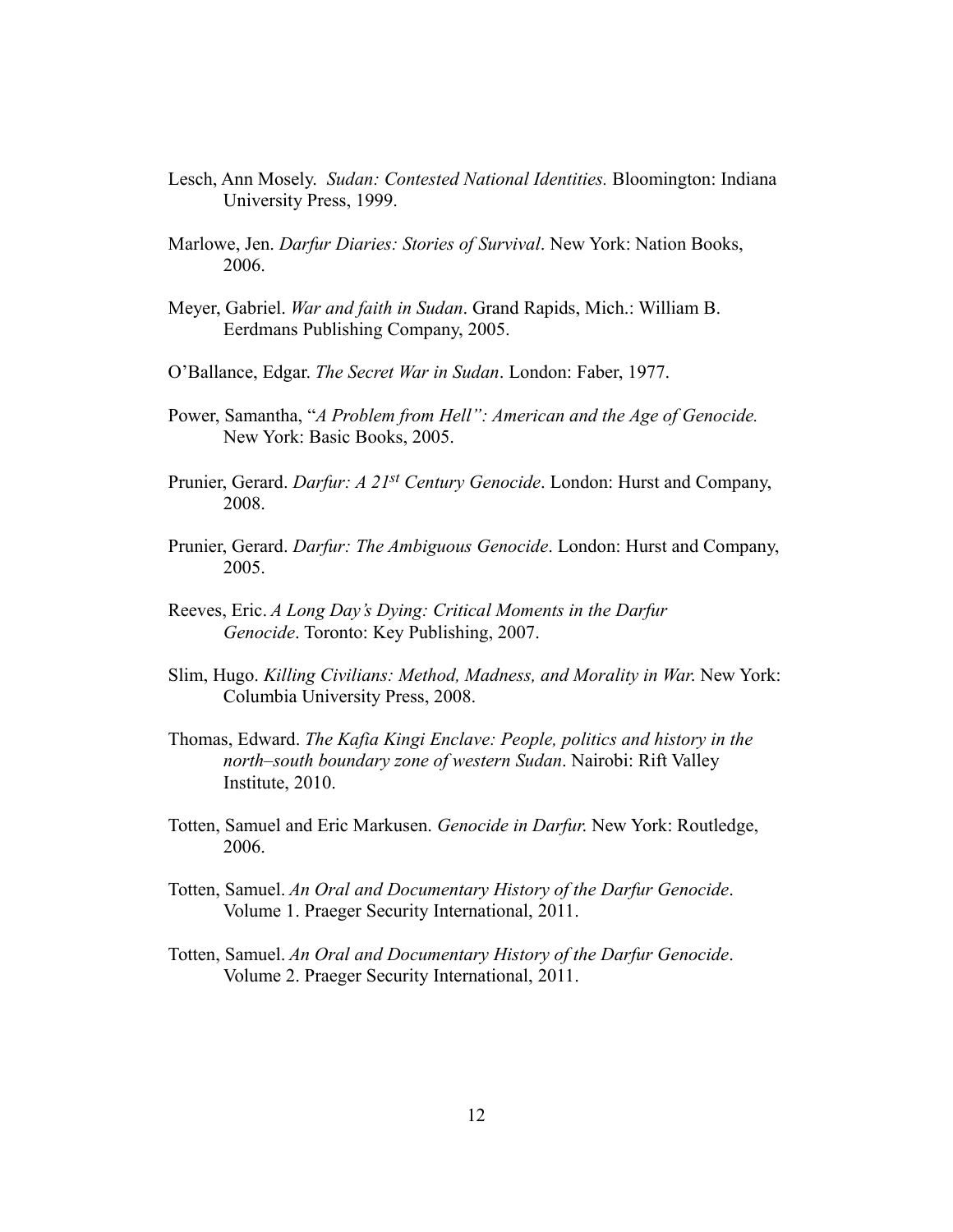## **Part 5: Select publications by Eric Reeves**

## **Publications in** *The Washington Post***:**

- "Passive in the Face of Sudan's Atrocities," *The Washington Post*, February 12, 2012
- "In Sudan: Genocide Anew?" *The Washington Post*, June 18, 2011
- "Genocide by Attrition in Sudan, *The Washington Post* (Sunday), April 6, 2008
- "A Tragedy Straight out of Shakespeare," *The Washington Post* (Sunday Outlook section), June 3, 2007

"Khartoum Triumphant," *The Washington Post* (on-line), September 23, 2006

"Genocide Accommodated," *The Washington Post*, September 3, 2006

"Regime Change in Sudan," *The Washington Post* (Sunday) August 23, 2004

"Unnoticed Genocide," *The Washington Post*, February 25, 2004

"The Terror in Sudan," *The Washington Post*, July 6, 2002

"Capital Crime in Sudan," *The Washington Post*, August 20, 2001

"A UN Seat for Genocide," *The Washington Post*, August 15, 2000

## **Publications in** *The International Herald Tribune***:**

- "Darfur, an ICC Arrest Warrant, and the Humanitarian Imperative," *The International Herald Tribune*, March 22, 2009
- "Global Justice Challenged in Darfur," *The International Herald Tribune,* September 1, 2008

"Genocide's Victory," *The International Herald Tribune*, December 9, 2007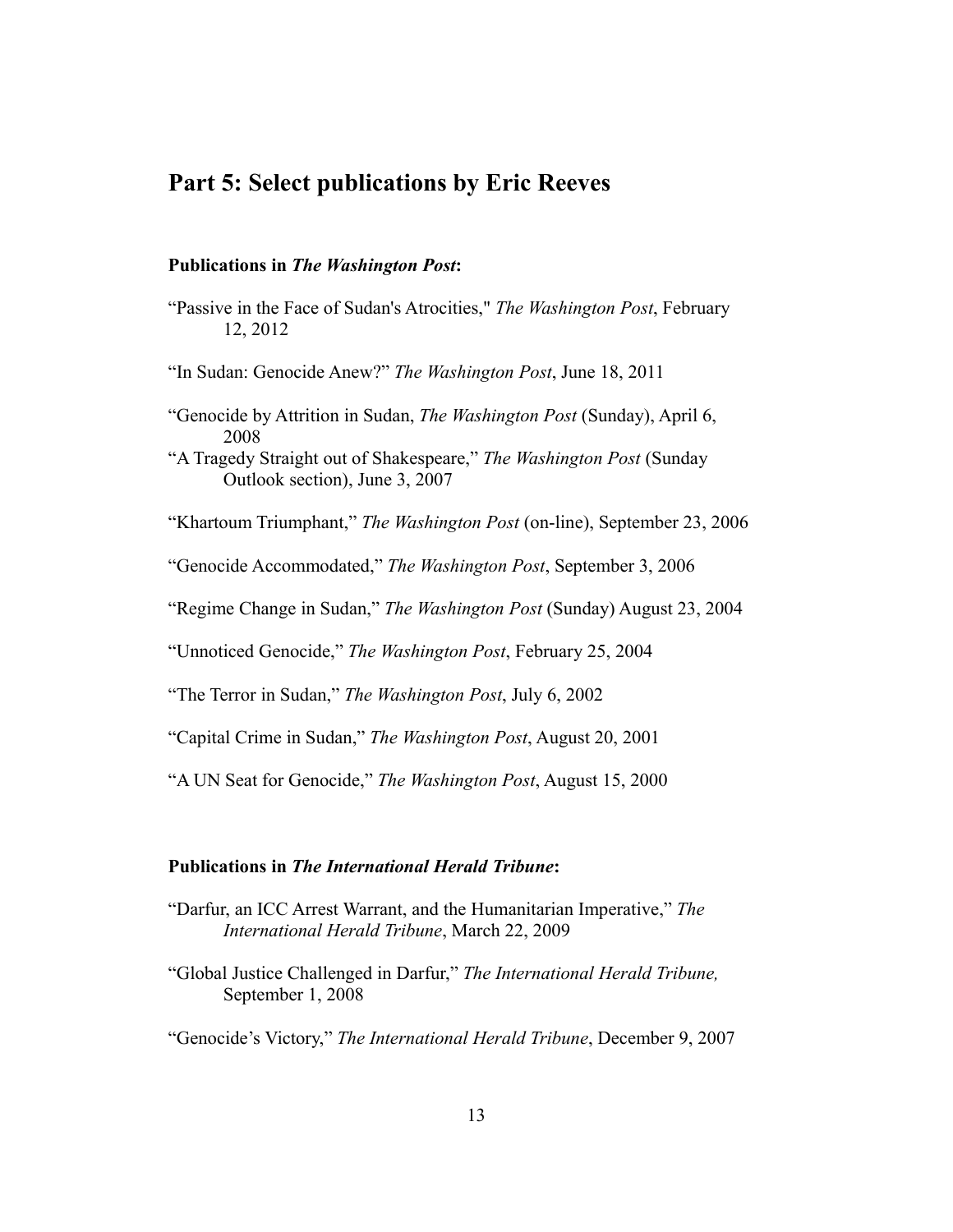- "The Falling Dominos of Eastern Africa" [on cross-border violence from Darfur to Chad], *The International Herald Tribune*, April 26, 2006
- "Without help, a million may die," *The International Herald Tribune*, June 11, 2004
- "A promise the U.S. must keep to Sudan," *The International Herald Tribune*, October 28, 2003
- "A brutal regime persists in a distracted world," *The International Herald Tribune*, April 2, 2003 [analyzing the UN Human Rights Commission vote on Sudan, Geneva (April 2003)]
- "Khartoum Attacks the International Committee of the Red Cross," *The International Herald Tribune*, January 23, 2001 [published as "Khartoum Blasts Red Cross"]

### **Publications in** *The Wall Street Journal:*

- "Now Khartoum is Attacking Refugee Camps," *The Wall Street Journal*, September 6, 2008 (with Mia Farrow)
- "The Darfur War Crimes Test," *The Wall Street Journal*, May 1, 2008 (with Mia Farrow)

#### **Publications in** *The Los Angeles Times:*

- "Use Oil as a Lever in Sudan," *The Los Angeles Times*, June 4, 2001
- "The Last, Best Hope Sits on Its Hands; We have the economic power to push for a just peace; millions of Sudanese are dying in the civil war," *The Los Angeles Times*, February 10, 2000
- "As in South Africa, It's Time to Let Our Wallets Do the Talking," *The Los Angeles Times*, August 30, 1999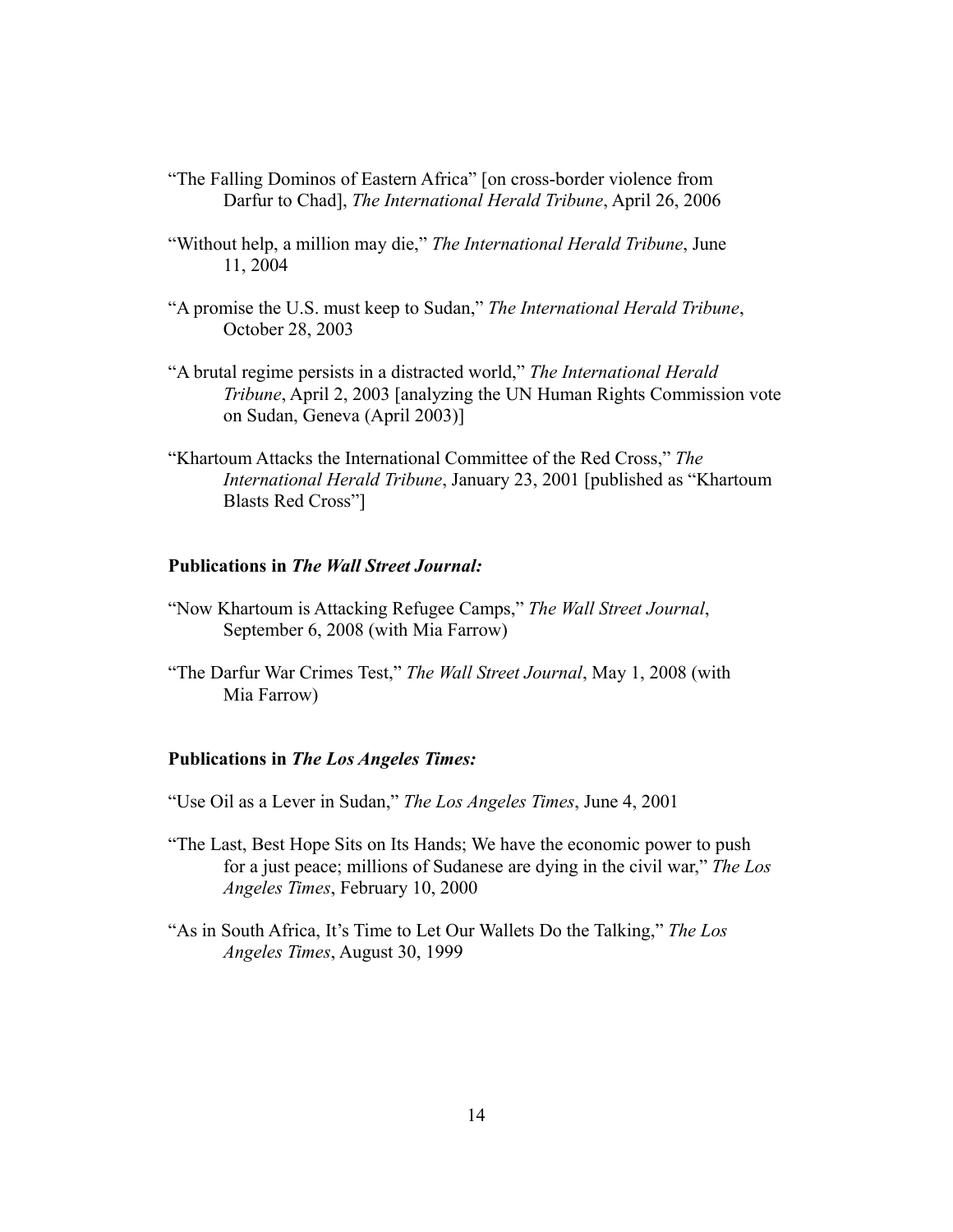#### **Publications in** *The Christian Science Monitor:*

- "Genocide in the Nuba Mountains of Sudan," *The Christian Science Monitor*, August 4, 2011
- "Sudan at the Flash Point," *The Christian Science Monitor*, November 24, 2009
- "Khartoum Collapses Darfuri Civil Society Peace Effort," *The Christian Science Monitor*, May 27, 2009
- "Obama, Darfur, and ICC justice," *The Christian Science Monitor*, November 24, 2008
- "An Up-close View of Brutality in Darfur," *The Christian Science Monitor*, May 12, 2008
- "Genocide prevention: 60 years of abject failure; Darfur reinforces the impotence of this UN mandate," *The Christian Science Monitor*, January 30, 2008
- "Slave 'Redemption' Won't Save Sudan," *The Christian Science Monitor*, May 26, 1999

#### **Publications in the quarterly print edition of** *Dissent Magazine:*

- "Getting Darfur Wrong," Review of Mahmood Mamdani's *Saviors and Survivors: Darfur, Politics, and the War on Terror*, *Dissent Magazine*, Volume 56, Number 4 (Fall 2009)
- "Refusing to Save Darfur," *Dissent Magazine* (Fall 2008)
- "Genocide Without End: The Destruction of Darfur," *Dissent Magazine* (Summer 2007)

"Darfur: Watching Genocide, Doing Nothing," *Dissent Magazine* (Fall 2006)

"The Future History of Darfur," *Dissent Magazine* (Fall 2005)

"Darfur: Genocide by Attrition," *Dissent Magazine* (Winter 2005)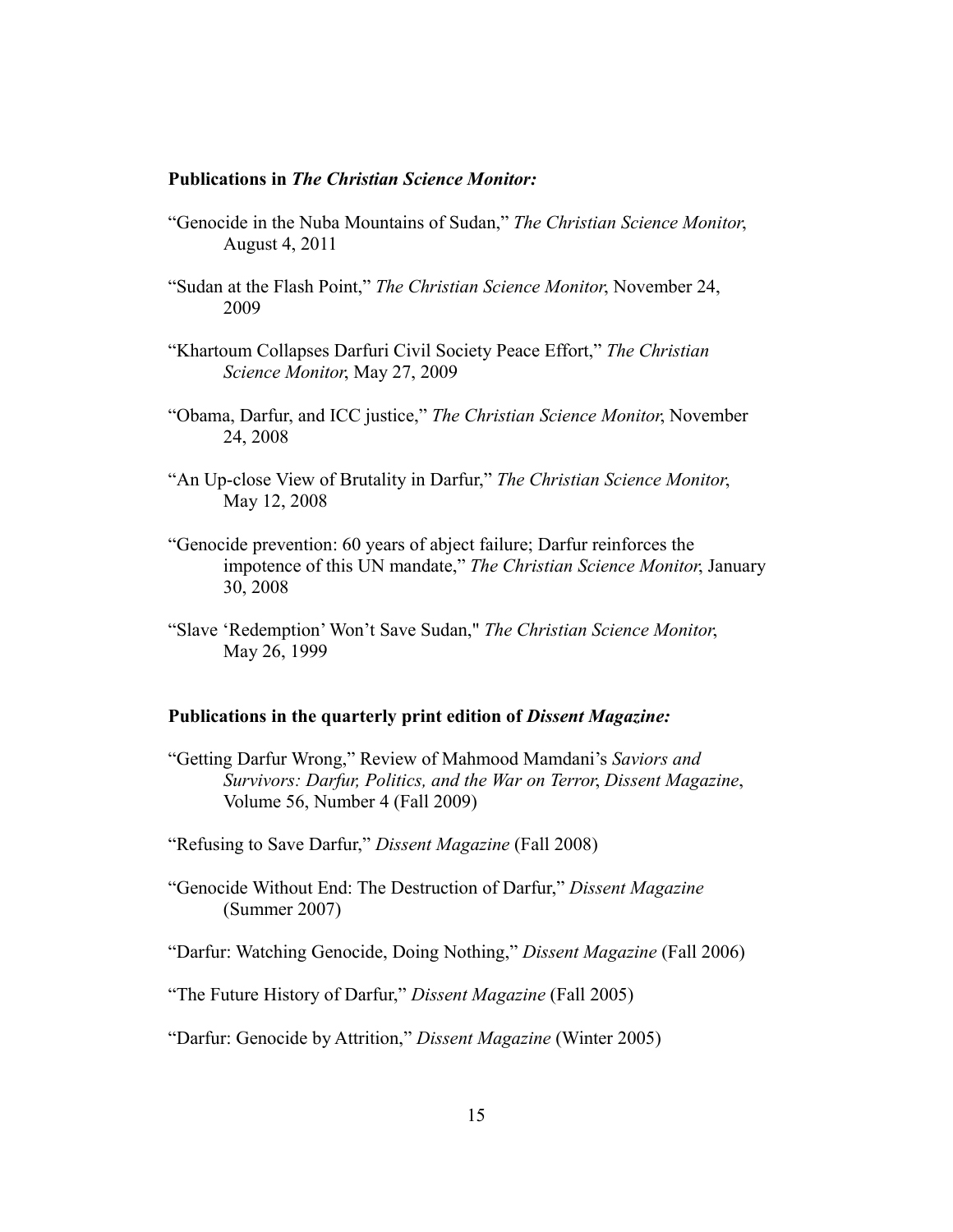"Darfur: Ongoing Genocide," *Dissent Magazine* (Fall 2004)

#### **Other publications:**

*Amnesty Now*, Amnesty International quarterly (cover story)

- *Dedication* (to the victims of Darfur), US Committee for Refugees "2005 World Refugee Survey"
- "Humanitarian Obstruction as a Crime Against Humanity," *African Studies Review,* Volume 54, Number 3 (December 2011), pp. 165 - 74
- "Failure to Protect: International Response to Darfur Genocide," *The Harvard International Review*, Issue on "Failed States, Vol. 29 (4), Winter 2008
- "Report of the International Commission of Inquiry on Darfur: A critical analysis" (two parts), *Idea: A Journal of Social Issues*, October 14, 2005 (Volume 10, No. 1)
- "Oil Development in Sudan," backgrounder published *The Association of Concerned Africa Scholars*, No. 60/61 (December 2001); reprinted in The *Review of African Political Economy*
- "Catastrophe in Darfur," *Review of African Political Economy*, Vol. 31 No. 99 (March 2004)
- "Moral Imperative in Darfur," *Anthropology News*, December 2004 (publication of the American Anthropological Association)
- "No Further Evasion of the Essential Question: What Will We Do in Darfur?" *The Edge* (newsletter of the Association of Concerned Africa Scholars), April 6, 2004
- "Consequences of Failure: The Face of Resumed War in Southern Sudan," *Bulletin of the Association of Concerned Africa Scholars*, Fall 2003
- "Allies in Oppression: Talisman Energy Inc. and the War in Sudan," *Bulletin of the Association of Concerned Africa Scholars*, No. 59 (March 2000)
- "Sudan: Humanitarian Crisis, Human Rights Abysm," *Human Rights Review*, Volume 1, Number 3 [Spring, 2000]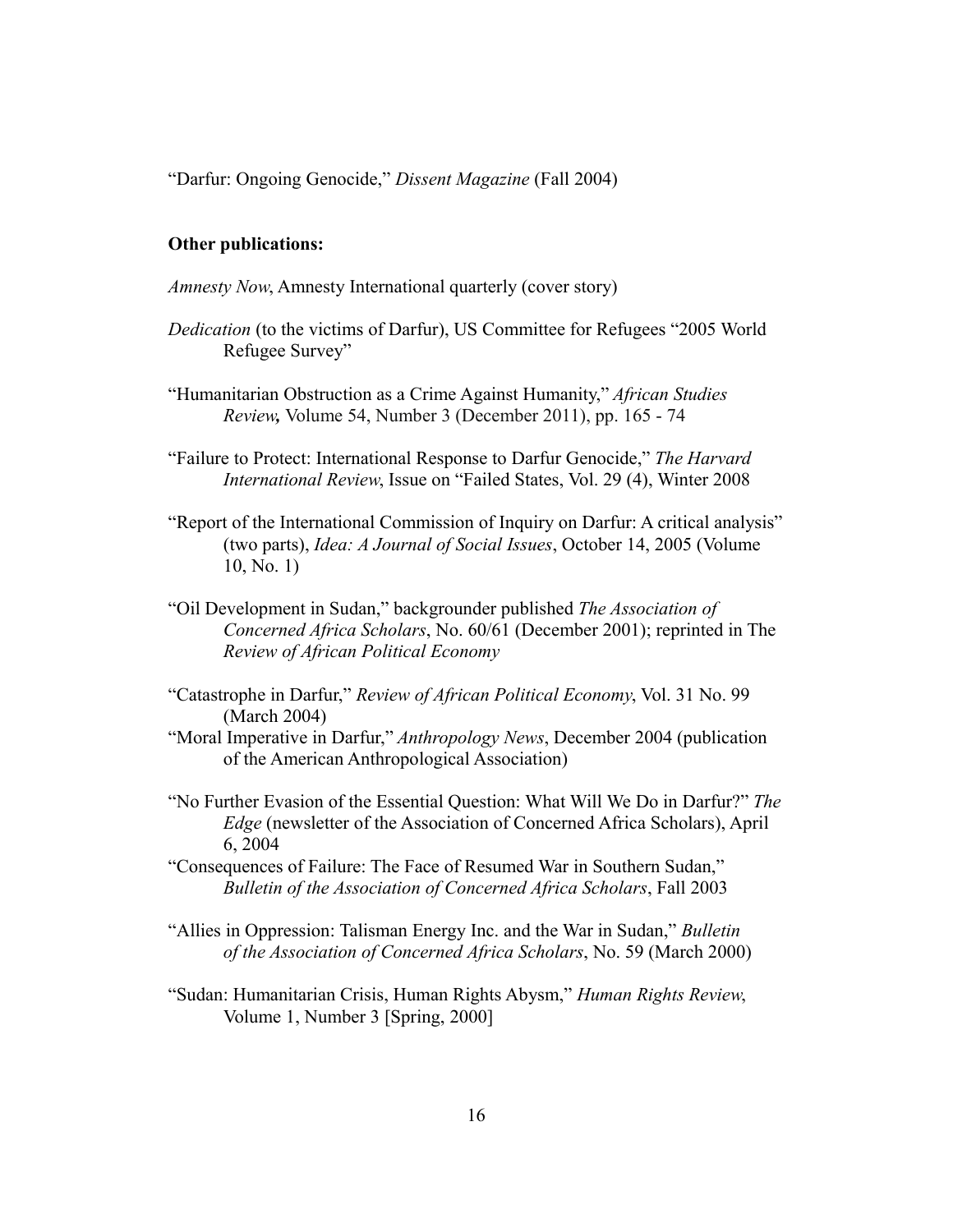- Responding essay (on two articles treating Sudan crisis) for *African Studies Review*, Number 42, Number 2 (September 1999)
- "On Genocide in Darfur," December 30, 2003 at *Africa InfoServe* (Sudan publications of AfricaFiles.org; [http://www.africafiles.org/article.asp?](http://www.africafiles.org/article.asp)ID=4075)
- "The 'Challenges' of Darfur," *The Mail and Guardian* (South Africa), February 24, 2006
- "Kofi Annan and the Lesson of Genocide in Darfur," *US State Department News Feed* (compiled by the US Embassy, Khartoum), July 8, 2005
- "Darfur and the International Criminal Court," *Middle East Report* On-line, April 29, 2005
- "Sudan" Entry for *Global Migration in the 20th Century: An Encyclopedia*  (ABCClio, 2005)
- "Resumed Peace Talks in Naivasha, Kenya," *Parliamentary Brief Update* (UK), October 19, 2004
- "The Meaning of the Naivasha (Kenya) Peace Agreement," *Parliamentary Brief* (UK), Volume 10, Number 1 (Summer 2004)
- "Once more into the breach—but can Britain really hold the fort in Sudan?" *Parliamentary Brief* (UK), Volume 9, Number 1 (Summer 2003)
- "Prospects for Peace in Sudan: The Challenge of the Machakos Process," *Global Dialogue* (South Africa), Spring 2003
- "The Shilluk Kingdom in Southern Sudan is Going up in Flames," *Tinabantu: Journal of African National Affairs*, Volume 2, No. 1, 2004
- "No Further Evasion of the Essential Question: What will we do in Darfur?" *Tinabantu: Journal of African National Affairs*, Volume 2, No. 1, 2004
- "Peace or War? The Moment of Truth for Sudan," *Mediterranean Quarterly*  (Duke University Press), Fall 2002.